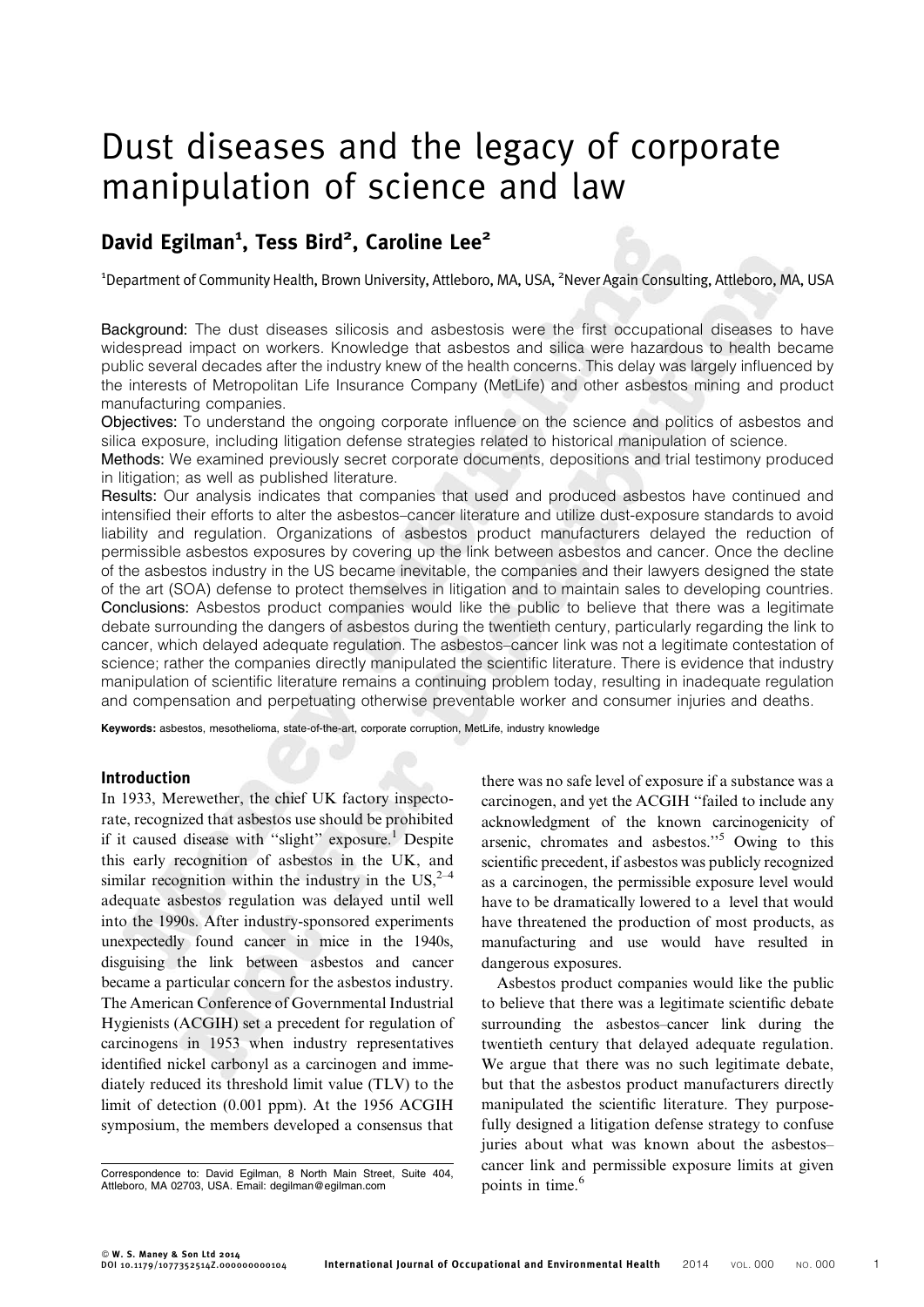This paper follows a previous article published in this journal which argues that Metropolitan Life Insurance Company (henceforth MetLife) had direct involvement in coordinating the industry efforts to manipulate science, law, and policy in the first half of the twentieth century. Associate Medical Director, Dr. Anthony J. Lanza,<sup>I</sup> and MetLife's corporate allies, most of which were members of the Industrial Hygiene Foundation (IHF), acted in concert to manipulate dust disease science and avoid legal liability for the injuries their products caused to workers, consumers, and their family members.

In this follow-up paper, we highlight the ongoing manipulation of science and law by the asbestos product manufacturers, primarily members of the IHF, the American Conference of Governmental Industrial Hygienists (ACGIH), and the Asbestos Information Association of North America (AIA). MetLife, Union Carbide Corporation (UCC), and Johns Manville.<sup>7–9</sup> By the mid 1940s, the international scientific community had recognized the link between asbestos and cancer.<sup>10–18</sup> In the first part of this paper, we discuss how the IHF and ACGIH delayed the recognition of the asbestos–cancer link in the United States. Once the decline in asbestos products sales became inevitable due to the reduction of the OSHA PEL during the 1970s, the companies turned their attention to concocting a litigation defense strategy to avoid legal liability, which we detail in second section. In the final section we conclude that the asbestos–cancer link was deliberately kept secret and discuss the ongoing manipulation of asbestos science.

#### Manipulation of Science and ''Safe'' Standards after 1957: Asbestos Carcinogenicity What was the role of the TLV?

Two things should be noted about the ACGIH's role in delaying the lowering of the asbestos TLV.

First, many asbestos companies understood that the asbestos TLV was an ''arbitrary'' number based on the

silica TLV, and several of the lead companies, such as MetLife, understood since the 1930s that the original 5 mppcf level did not protect against asbestosis.<sup>19–21</sup> In 1967, I. C. Sayers of UCC studied the available evidence on asbestos health hazards and reported: ''It is understood that the maximum dust level of 5 million particles per cubic foot (still adhered to by the U.K. Factory Inspectorate) was proposed by an engineer in 1938 as an interim guide. This figure was an arbitrary choice, and had no experimental foundation."<sup>21</sup>

Secondly, the ACGIH's asbestos TLV, like all such ACGIH guidelines, was not an official governmental, enforceable standard. The ACGIH itself explicitly stated that governmental standards should not be based on TLVs. In other words, industry did not have to follow non-governmental, unenforceable recommendations and government agencies that adopted the TLVs rarely enforced them.<sup>II</sup>

The companies rarely, if ever, relied on the asbestos TLV in an effort to protect workers and we have been unable to locate any instances of companies monitoring worker exposures that resulted from product use before 1965.<sup>23</sup> In 1968, Pittsburgh Corning was the first US company to measure consumer exposures to asbestos that occurred during product use. They found that exposures to its insulation product were as much as 80-fold higher than the 5 mppcf level. $^{24}$ 

## The Braun–Truan report and its effect on the asbestos TLV

In 1957, Daniel Braun, medical director of the IHF, learned of several published articles that made the connection between asbestos and cancer.<sup>25</sup> This discovery led to the study known as the Braun– Truan report, which was extremely influential in promoting the viewpoint that asbestos was not a carcinogen.26,27 The deliberate confusion of the asbestos–cancer relationship in the United States contributed to the delay in the reduction of the asbestos TLV by the ACGIH.<sup>28</sup>

The IHF conducted the study under contract from the Quebec Asbestos Mining Association (QAMA) between 1956 and 1957. This cross-sectional study looked at the rates of asbestosis and lung cancer in nearly 6000 miners, using the Quebec province mortality information as a control.

In his private report to QAMA, Braun stated that miners with asbestosis had a statistically significant increased risk for developing lung cancer.<sup>30</sup> However, in the published paper, the authors reported the exact opposite. $31$ 

<sup>&</sup>lt;sup>1</sup> By the 1950s, Lanza was retired from MetLife but served on the IHF board of trustees and was a member of the IHF Research Advisory Council. He was a professor and later Director of the Institute of Industrial Medicine at New York University from 1947 to 1960, and maintained an official affiliation with MetLife until at least December 1948.<sup>29</sup> ?He still actively consulted for the companies and lobbied on behalf of continued use of asbestos. He was involved in the firing of Vorwald by Saranac Lab in 1953 and fired Dr. W.E. Smith at NYU for his interest in<br>industrial carcinogens, particularly asbestos, in 1956.<sup>29</sup> W.C. Heuper of the National Cancer Institute wrote to NYU in 1955 complaining of Lanza's influence on his research on chromates and cancer: Due to these lobbying activities of Dr. Lanza, not only my field studies have come to an end since 1951 but there was for some time serious interference even with my experimental work in the field of occupational cancer because I was not able to continue for some time my cooperative work with the Mutual Chemical Company on blood reactions in chromate manufacturers. It was only after a long delay that I finally succeeded in reactivating this problem… It is my belief, however, that through the intervention of Dr. Lanza, not only the interest of American industries with cancer hazards to ?workers employed in these industries, but of the American people at large, and of the American medical profession, was seriously<br>damaged.<sup>(W.C. Heuper (National Cancer Institute) to W.E. Smith (NYU) August 24, 1955.)</sup>

<sup>&</sup>lt;sup>II</sup> There were a few pre-1971 exceptions where the federal government adopted a TLV in specific circumstances. A 1952 addition to the Walsh– Healy Public Contracts Act included a 5 mppcf asbestos TLV that applied to workers for government contractors with Federal Supply Contracts. The Department of Labor adopted the 5 mppcf standard for employers by 1960 (under the Longshoremen's Act). These were not enforced.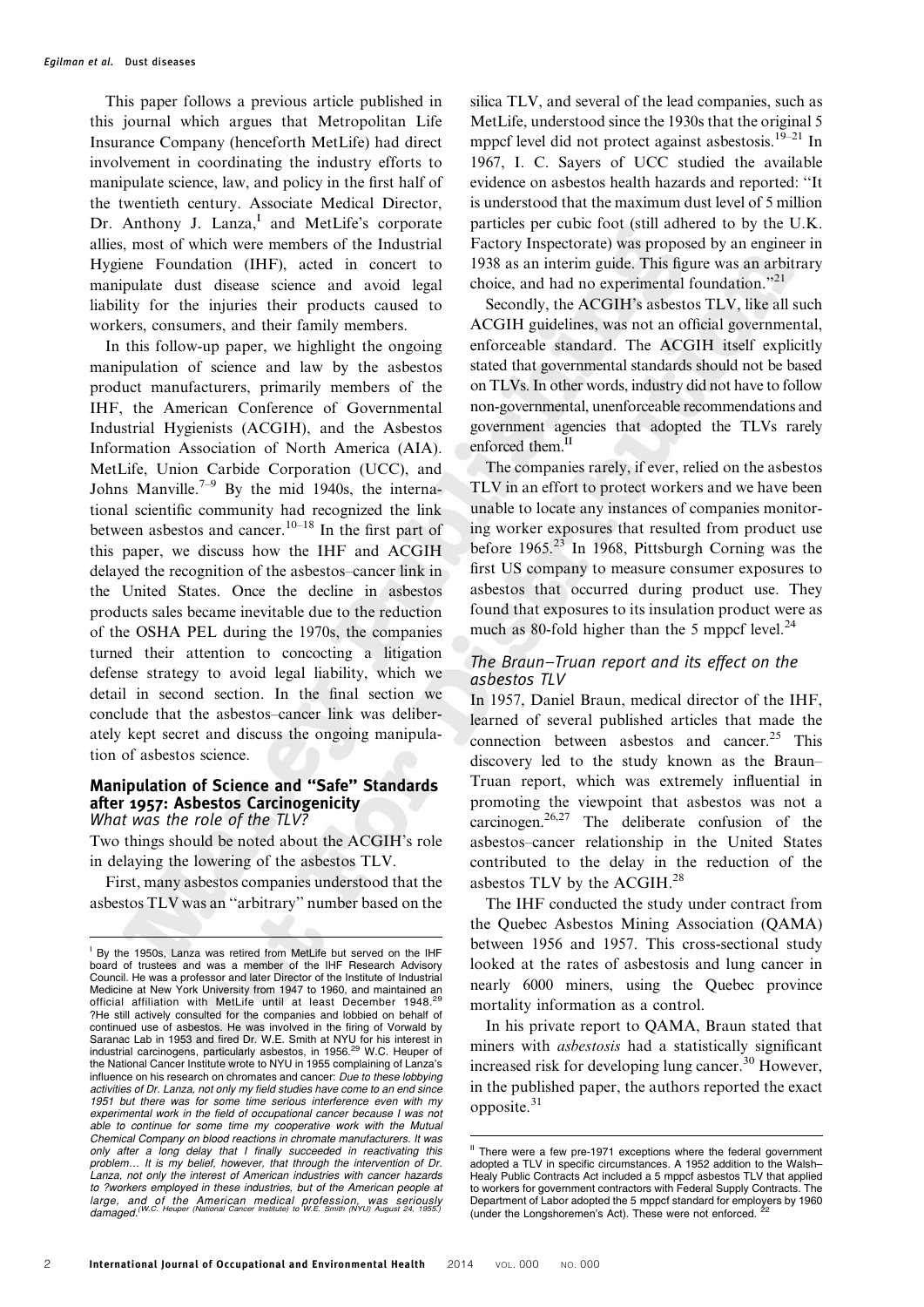The original secret report to the companies read:<sup>III</sup>

On the basis of a careful and detailed study of what are believed to be complete and reliable data, it seems fair to conclude that the asbestos miners at Thetford Mines and Asbestos in the Province of Quebec do not have a significantly higher death rate from lung cancer than do comparable segments of the general population. Despite this, the results suggest that a miner who develops the disease asbestosis does have a greater likelihood of developing cancer of the lung than a person without this disease. We suspect, however, that underreporting of asbestosis cases had led to a fallacious finding in this connection. (Emphasis added) $30$ 

Authors Daniel Braun, the medical director of the IHF, and T. David Truan deleted the underlined sentences from the final published paper, thereby removing all references linking asbestosis to lung cancer:

On the basis of what are believed to be complete and reliable data, it seems fair to conclude that the asbestos miners in the province of Quebec do not have a significantly higher death rate from lung cancer than do comparable segments of the general population.<sup>31</sup>

Before the final publication, Dr. Kenneth Smith and Hugh Jackson of Johns Manville wrote that they agreed with the deletions in the report, but that it must be recognized ''that this report will be subjected to criticism when published because all other authors today correlate lung cancer to cases of asbestosis.''<sup>33</sup>

The Braun–Truan paper played a crucial role in influencing other experts. On 20 January 1958, in his role as editor of AMA's Archives of Industrial Health, Herbert Stokinger wrote to Braun that he ''was particularly pleased to learn the main conclusion of the paper was against the association of lung cancer with asbestosis, for [he] had come to a similar conclusion on obviously far less information but was afraid to say so for this reason."<sup>28</sup> In his seminal 1960 textbook on occupational diseases, Rutherford Johnstone wrote, ''In the United States particularly since the studies of Braun and Truan, there was considerable conviction that asbestosis does not predispose to the development of lung cancer. Until further evidence is forthcoming, we have arbitrarily placed asbestos in the unproved or doubtful group…''26 In 1961, Johnstone was the official American Medical Association consultant on occupational disease, and he was asked to respond to a question about the relationship between silica and asbestos and cancer.<sup>34</sup> Citing Lanza's argument that there was a difference between the US and European

experience, he asserted that there was no evidence that asbestos was a carcinogen in the  $US.<sup>34,IV</sup>$ 

As discussed above, the ACGIH had lowered the TLV of nickel carbonyl after evidence of its carcinogenicity emerged. $37$  In the 1950s, Stokinger had argued that standards for carcinogens could protect workers if they were lowered by a factor of 100–500 (lowering by a factor of 500 is in the range of the current OSHA PEL. It is impossible to convert particle counts to fiber counts.).<sup>38</sup> If asbestos was considered a carcinogen, ACGIH could face pressure to lower the TLV to comport with its members' views that there was no known ''safe'' exposure level for a carcinogen.<sup>5</sup>

#### The OSHA PEL and the Industry Response

In the 1960s, the toll of asbestos cancer in addition to a growing body of work from independent researchers forced a broad recognition of asbestos carcinogenicity. The advocacy efforts of asbestos researcher Dr. Irving J. Selikoff were key to this greater publicity, spurred by his 1964 conference on the harmful effects of asbestos.<sup>39</sup> In the face of this evidence, in 1971 OSHA implemented its first asbestos standard, an emergency PEL of 5 f/cc with a 10 f/cc maximum.<sup>29</sup> In June of 1972, OSHA proposed a reduction of the PEL to 2 f/cc on an 8-hour, time-weighted-average basis, which was eventually implemented in  $1976.<sup>29,40</sup>$  The ACGIH, on the other hand, did not officially accept that asbestos was a carcinogen until  $1974$ <sup>29,V</sup> After the carcinogenicity was acknowledged, the ACGIH dropped its TLV only sixfold, to 5 f/cc: enough to reduce, but not eliminate, asbestos-caused cancer.29

There is no doubt that by the time OSHA set the emergency PEL in 1971, many leaders in the industry understood that asbestos was a serious health hazard and that the ACGIH TLV was an ''arbitrary'' or "fictitious" standard. $2^{1,41}$  In an example from that year, a distributor of Union Carbide asbestos wrote to German customers that ''Asbestos dust endangers not only the producer of asbestos products, where it is doubted that the as yet fictitious TLV is regarded as reliable, but also can endanger the fabricator of asbestos products and even the population which lives in the neighborhood of the asbestos manufacturers and fabricators<sup>",41</sup> However, the companies recognized that it would be difficult, if not impossible, to comply with the lower OSHA PELs. Henry E. Moreno, the Senior Operating Vice President of Johns Manville responsible for the company's Indutrial and International Divisions, noted that:

IV A few weeks later, another physician George Trimble wrote to JAMA and contested Johnstone's assertion.<sup>35</sup> Johnstone rebutted Trimble, citing an absence of epidemiologic evidence.<sup>36</sup>

<sup>&</sup>lt;sup>III</sup> Each copy of the report was numbered (we have "restricted copy 27") and the companies' practice was to ask that all the drafts be returned.<sup>32</sup>

 $V$  Between 1970 and 1974, ACGIH only had a notice of intent to change the TLV to 5  $f$ /cc.<sup>2</sup>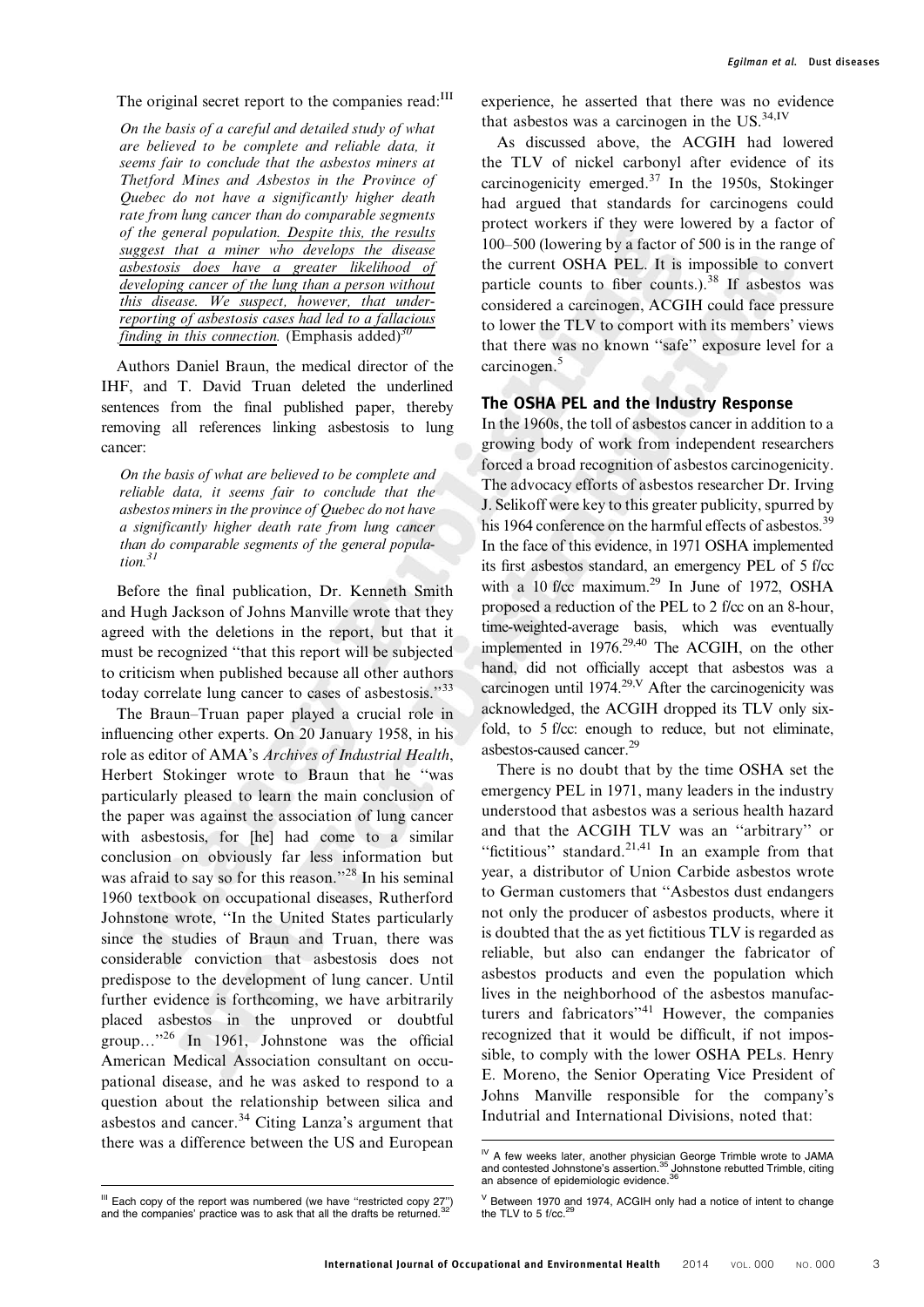…The cost of redesigning and building equipment to operate at Lomax dust levels increases exponentially – not in a linear fashion. If the  $TLV$  were to be set at two fibers per cc, it would require capital expenditures of \$12 million and additional operating costs of \$5 million per year to bring our operations to the two fiber-per-cc level in those processes where we believe we could develop the capability to do so... …At the present time, approximately half of our present dust stations show consistent readings over two fibers per cc. Included in this group are five manufacturing plants, involving approximately 1100 workers. As we see it now, it would not be economically feasible for Johns-Manville to attempt to operate these plants at a standard of two fibers per cc. We estimate that 1100 workers would be out of jobs at those locations. And when you add supporting sales, clerical, research and administrative personnel, we are talking about a total of some 1600 employees who would have to join the unemployed. [Emphasis added] $^{42}$ 

Of further concern to asbestos companies was the National Institute of Occupational Safety and Health (NIOSH), formed by the same act that created OSHA, proposed warning or caution labels for asbestos products. The National Institute of Occupational Safety and Health originally proposed adding a label that included both the words ''cancer'' and "danger."<sup>11</sup> At the OSHA hearings on the asbestos standard (the Goldberg Hearings) in 1972, Matthew Swetonic, who served in public relations for Johns Manville and later as Executive Secretary for the AIA, reported that:

Such a label would surely spell the demise of a number of major product lines of the industry, including vinyl-asbestos floor tile, asbestos-pipe, and any other product that is sold directly to the consumer market. In addition, there is no doubt that our competitors will attempt to take advantage of the situation by encouraging the public to avoid asbestos-containing products because of the potential health hazards implied in the warning label, even though to the customer no such hazard exists. $42$ 

The companies lobbied against the proposed label and the final OSHA standard did not include the words "cancer" or "danger" in the label regulation. $11,51$ 

During the next decade, the companies had significant debate both internally and during industry-sponsored conferences about what could be done about the asbestos problem. In a 1972 memo, Swetonic wrote to the AIA:

Because of the generally reasonable regulations issued by OSHA and the 1976 effective date of the two fiber standard, the asbestos industry may be lured into a false sense of security and consider the OSHA battle to be over. This would be a most serious error to make. If we are to convince OSHA that the two fiber standard and other unfavorable sections of the regulations must be changed then we must begin now to develop the medical, technical

and economic evidence necessary to prove our point.  $[$ emphasis added $]^{43}$ 

Once again, the industry convened to challenge the OSHA regulations, avoid legal liability, and undermine negative publicity.

In a 1973 speech to the Asbestos Textile Institute, Swetonic summarized the industry's fears about the publicity surrounding the efforts of Dr. Irving Selikoff to publicize asbestos-induced cancer: ''If the industry permits this interpretation to be disseminated unchallenged, the consequences could be grave indeed."<sup>44</sup> [emphasis added] Swetonic acknowledged that the insulation workers of Dr. Selikoff's studies ''have been dying from asbestos related disease at an appalling rate,'' but instead of finding these consequences problematic for worker health, he continues: ''This would be enough to cloud any man's thinking."<sup>44</sup> Swetonic did not allow it to ''cloud'' his own thinking, however, and his speech reflects the hope of the survival of asbestos within the industry:

And now, having heard the bad side of the public relations problem, it's time for the good news. And the good news is… despite all the negative articles on asbestos-health that have appeared in the press over the past half-dozen years, very few people have been paying attention.<sup>44</sup> [emphasis added]

Swetonic went on to applaud the industry for their involvement in convincing OSHA to accept the industry position on 9 of the 11 main requirements in the standards.

However, as substitutes for asbestos, such as fiberglass and cellulose, $29$  became more prevalent and the decline in asbestos sales was understood as inevitable, the industry was left primarily with the fear of legal liability. A 1975 memo between Union Carbide managers H.B. Rhodes and W.C. Thurber highlights this fear: ''the courts will find a way to assign liability to the producer regardless of the type of warning labels and information dissemination that they have used."<sup>45</sup> Rhodes' opinion mirrors the concerns about legal liability evident at the first meeting of the Air Hygiene Foundation in 1935.<sup>46</sup>

In 1984, OSHA proposed new, more stringent regulations. That year, a Union Carbide memo discussed the impact the PEL would have on sales, finding that ''we could expect a 31.5% loss in sales if the more stringent regulations [0.2 f/cc] were promulgated,'' but that a PEL of 0.5 f/cc would not affect sales.<sup>47</sup> The author of the memo, G.L. Dickson, expressed a greater concern over the ''additional adverse publicity which could result, and the possible action by other agencies, such as EPA and CPSC."<sup>47</sup> It is noteworthy that in 1985 Union Carbide sold their asbestos mine.<sup>48</sup>

In 1986, OSHA did indeed lower the PEL to 0.2 f/cc – considered ''the lowest level feasible'' at that time.<sup>49</sup> OSHA estimated that cancer mortality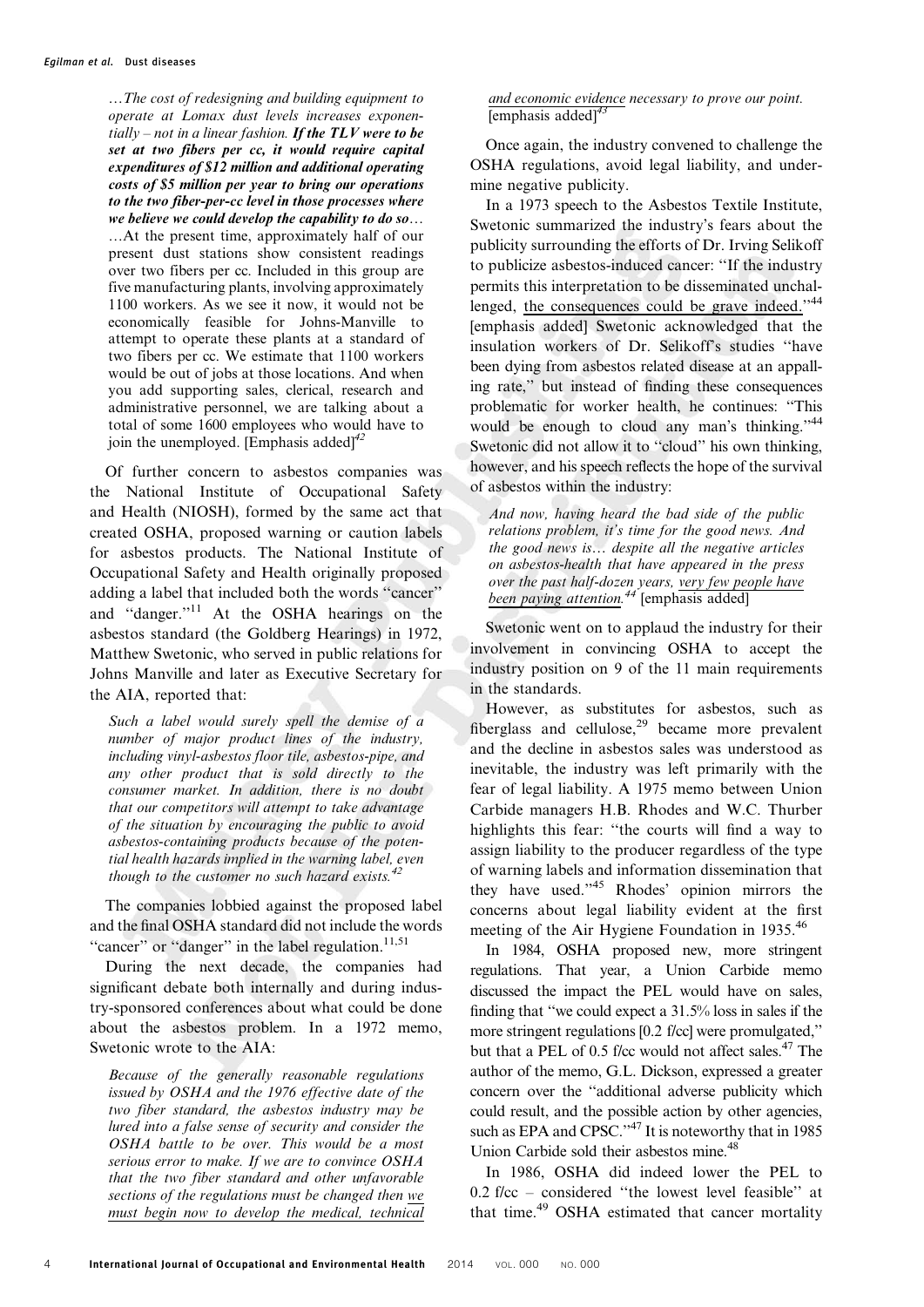risk for lifetime exposures (45 years) at 0.2 f/cc would be 6.7 deaths per 1000 workers, and 3.36 deaths per 1000 workers at 0.1 f/cc.<sup>49</sup>

By the early 1980s asbestos-related litigation had also mushroomed, as workers exposed on the job began bringing suits against manufacturers. Johns Manville was the first asbestos company to declare bankruptcy due to suits in  $1982$ <sup>50</sup> In the following section we illustrate how the companies used the existence of the TLV to design a defense against legal liability for the asbestos-caused cancers that appeared after the 20–40 year latency period.

#### The development of the state of the art and TLV defenses

''It appeared among the problems common to all industries were the following: (1) the menace of ambulance chasing lawyers in combination with unscrupulous doctors… (2) The desirability of making various dust diseases compensable under properly drawn workmen's compensation laws. One of the speakers stated that 'the strongest bulwark against future disaster for industry is the enactment of properly drawn occupational disease legislation.' Such legislation would (a) eliminate the jury and empower a Medical Board to pass upon the existence of the disease and the extent of the disability; (b) eliminate the shyster lawyer and the quack doctor… (c) permit the correcting of initial mistakes in the making of awards by providing for hearings to reduce or eliminate awards if proof could be adduced that the claimant was not disabled or that the extent of his disability had been overestimated.''

-Vandiver Brown letter to M.F. Judd on the founding meeting of the IHF.<sup>51</sup>

#### Understanding the SOA and TLV Defense

State of the art (SOA) is a legal concept that describes what was known or knowable by experts (manufacturers are considered to be experts by law) about the potential hazards of their product(s) at a point in time. (In other words: ''Who should have known what when?'') An SOA argument must contextualize the information within the relevant medical and scientific standards of the times in which a product was produced in order to correctly interpret what was "known" about a hazard. State of the art is complicated because different people and entities often knew different things at different times. In most states, if a company can convince a jury that they should not have known about a hazard, it then has no duty to warn. "Failure to warn" is the lynchpin of most toxic tort cases.VI

In a 1987 seminar for defense attorneys entitled "State of the Art Defense: Is it Real?," Henry Garrard, a defense attorney, described how defense counsel should use the SOA defense in asbestos litigation:

…Although OSHA is a creation of the 1970's, the basic mindset of the general public is that the government has been involved intricately in control of workplace exposures almost forever. Most of the people today have not grown up in an atmosphere that did not include significant government involvement. This can become a play for state-of-the-art throughout… Probably the final thing to consider is the necessity to warn and the different timings of warnings is to attempt to get the jury to place themselves back in the 1960's, 50's, and 40's with the realization that times were different and expectations were different. Human factors experts or historians in general may be experts that we as defense lawyers have overlooked which might be helpful in making these presentations. Additionally, industrial hygienists who are not medical doctors probably should be used to a greater extent than they are used now to show the newness of that field and how they in fact rely upon the threshold limit value concept in general. After all, the threshold limit value concept is probably the best thing the defense has in its arsenal.<sup>6</sup>

The asbestos product manufacturer courtroom defense is also based on the argument that manufacturers and downstream companies that used or sold products had no duty to warn of hazards and thus have no liability if their products resulted in exposures were under the TLV. This defense tries to convince juries that the TLV was statutory rather than voluntary and that the government would have intervened to protect workers and the public had the industry's products exceeded this limit.<sup>6</sup> Essentially they argue that mere existence of a proposed safe level (the TLV) allowed them to escape liability that resulted from injuries that occurred to workers who were exposed to asbestos or asbestos-containing products that the industries sold. However, because the TLV was not health protective for either asbestosis or lung cancer, the companies must also contest the historical acceptance of the asbestos– cancer relationship.

As early as 1976, the AIA – an organization of asbestos product manufacturers and fiber suppliers – gathered to design the SOA defense. The defense was

VI As elucidated in Borel v. Fibreboard Paper Products Corp. 493 F.2d 1076. No. 72-1492, September 10, 1973 ''..the manufacturer is held to the knowledge and skill of an expert. This is relevant in determining (1) whether the manufacturer knew or should have known the danger, and (2) whether the manufacturer was negligent in failing to communicate this superior knowledge to the user or consumer of its product. The manufacturer's status as expert means that at a minimum he must keep abreast of scientific knowledge, discoveries, and advances and is presumed to know what is imparted thereby. But even more importantly, a manufacturer has a duty to test and inspect his product. The extent of research and experiment must be commensurate with the dangers involved. A product must not be made available to the public without disclosure of those dangers that the application of reasonable foresight would reveal. Nor may a manufacturer rely unquestioningly on others to sound the hue and cry concerning a danger in its product. Rather, each manufacturer must bear the burden of showing that its own conduct was proportionate to the scope of its duty''.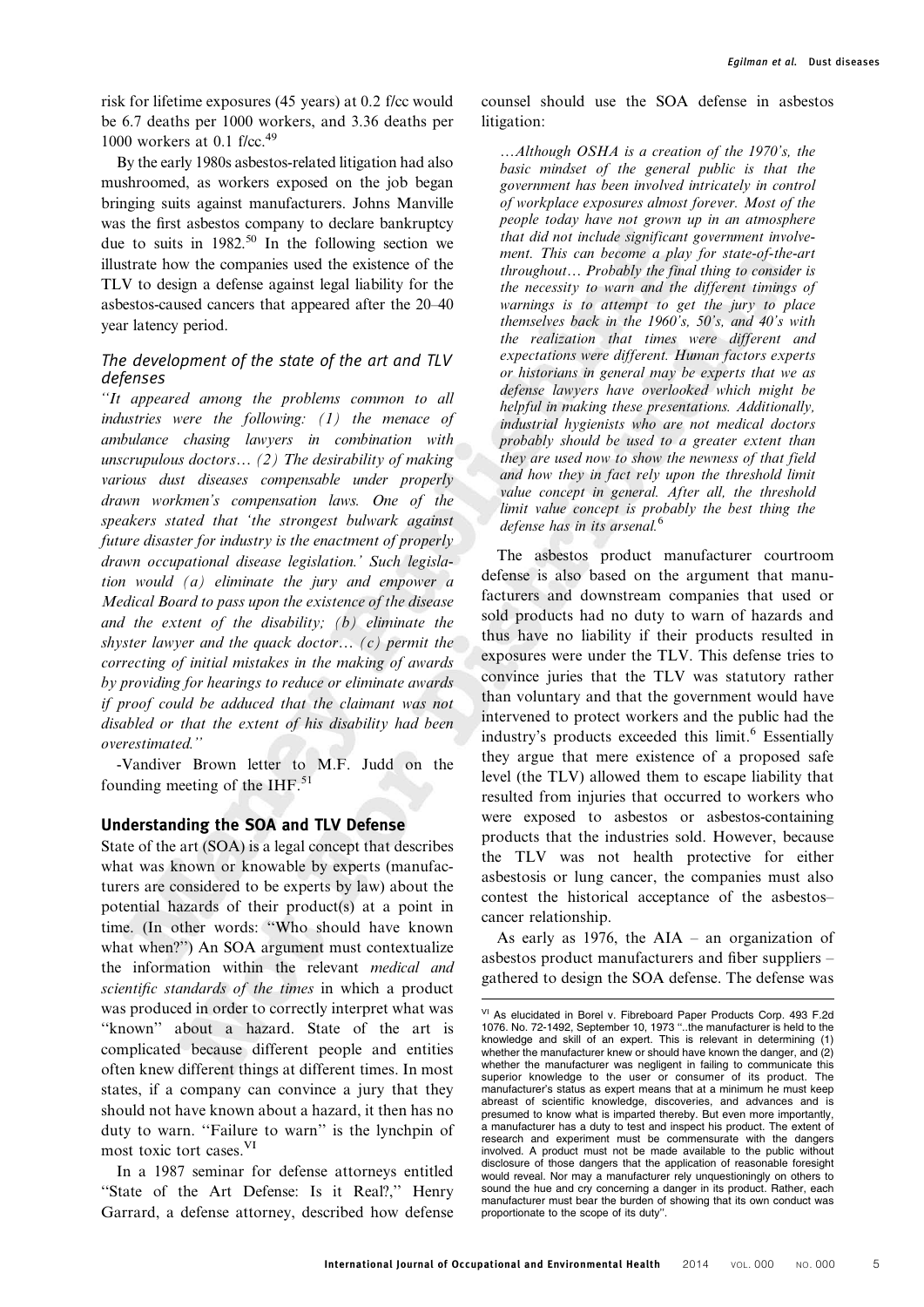dependent upon the work that MetLife and others had previously done to cover up important cancer and TLV information.<sup>52</sup> The AIA formed a "Legal/ Medical Research Program'' and stated that ''the primary purpose of the Legal/Medical Research Program is to improve the quality of defenses for asbestos companies involved in third party liability suits in tort." [emphasis added] $52$ 

They hired Philip Enterline, a professor of biostatistics at the University of Pittsburgh, to conduct a literature review that could be used to contest the date of the acceptance of the asbestos–cancer relationship.<sup>52</sup> This paper would help the companies establish that their reliance on the TLV had been reasonable if they could show the medical and scientific community did not accept the relationship between asbestos and cancer until the 1964 Selikoff conference.<sup>39</sup> At the time the asbestos companies concocted this defense, it was known that exposures after 1964 would not have contributed to any pre-1980 mesothelioma cases due to the twenty-year latency period between exposure and disease manifestation.

By hiring Enterline, the industry successfully developed a SOA defense that only focused on public knowledge published in the United States, ignoring both the European consensus that asbestos was a carcinogen and the unpublished information about cancer that the companies hid from the public for decades.<sup>6</sup> In effect, the companies hired Enterline to ''discover'' what they could have known had they read the US literature during the time periods in question. The companies withheld all their own studies from Enterline, including the studies that Dr. Leroy Gardner conducted at the Saranac Laboratories in the 1930s. Detailed in our previous paper, Gardner's experiments found an 81.8% tumor incidence in mice exposed to asbestos. $37,53$  MetLife and the brake manufacturing companies agreed that this information should be deleted from the final publication of Gardner's research (1951) after his death. $37$  Despite the withheld information, Enterline's original monograph, which was given to the AIA in 1978, but not published until 1991, stated that: ''Few authors ever expressed doubt about the relationship between this rare tumor [mesothelioma] and asbestos exposure and by 1953, the issue was fairly well resolved."<sup>54</sup>

However, Enterline's 1978 published editorial "Asbestos and Cancer: the International Lag" concluded that although European scientists believed that asbestos was a carcinogen, there was no scientific consensus in the US because of ''the attitude of leaders in the field of pneumoconiosis, particularly Vorwald, Lanza and Gardner. Their expressed concern was the lack of experimental [animal] data."<sup>55</sup> Instead of noting the 1953 consensus on mesothelioma, he wrote

that experts in the US were not certain of the link between cancer and asbestos until positive epidemiological studies emerged in 1963 and 1964.<sup>55</sup>

Enterline's original date of 1953 for the recognition of the asbestos–cancer relationship would have undermined the litigation defense that the US medical community did not generally accept the asbestos–cancer until 1964.<sup>54–56</sup>

After he was presented with the Gardner animal results at a deposition in 1991, Enterline retracted his opinion about any ''European North American information lag'' and signed an affidavit acknowledging that the scientists had the animal data:

It is my opinion that if the Gardner findings of an 81.8% tumor incidence in mice exposed to asbestos had been published in a reputable scientific journal, it would have accelerated in this country the acceptance of a causal relationship between asbestos and cancer.<sup>53</sup>

In 1991, Enterline published the complete version of his 1978 report of defense-funded work, this time including reference to the 1953 consensus on the asbestos-mesothelioma link.<sup>56</sup>

Asbestos companies continue to present Enterline's earlier lung cancer conclusions to juries in order to cast doubt on the acceptance of the asbestos–cancer relationship. To buttress their argument that the asbestos–cancer relationship was in doubt, defendants cite downstream medical publications (i.e., Johnstone) that in turn had cited the corrupted Braun–Truan paper as evidence to question the acceptance of the asbestos–lung cancer relationship.26,36,VII

The SOA defense is used in almost every current asbestos tort suit in the United States.<sup>60</sup> The lead, tobacco, beryllium, chromates, benzene, pesticide, pharmaceutical, and medical device industries have also used their own TLV and SOA defenses in toxic tort suits and regulation.  $61-75$ 

#### Discussion and Conclusions

In this two part series, we illustrated how corporations utilized complex techniques to distort scientific literature and manufacture false knowledge to avoid liability and regulation. Through their concerted and often covert efforts, the corporations developed and supported powerful and well-organized networks of medical professionals and lawyers. They created organizations like the IHF and the AIA to use and sometimes manipulate prominent and ostensibly objective experts, including government scientists. The IHF and the AIA blocked the adoption of an adequate TLV, which as Merewether predicted in

<sup>&</sup>lt;sup>VII</sup> Scientific doubt continued in a new form in the 1990s when the defendants began to use scientists to argue that some forms of asbestos (whichever asbestos form they used) had not been ''proven'' to cause mesothelioma.<sup>57</sup>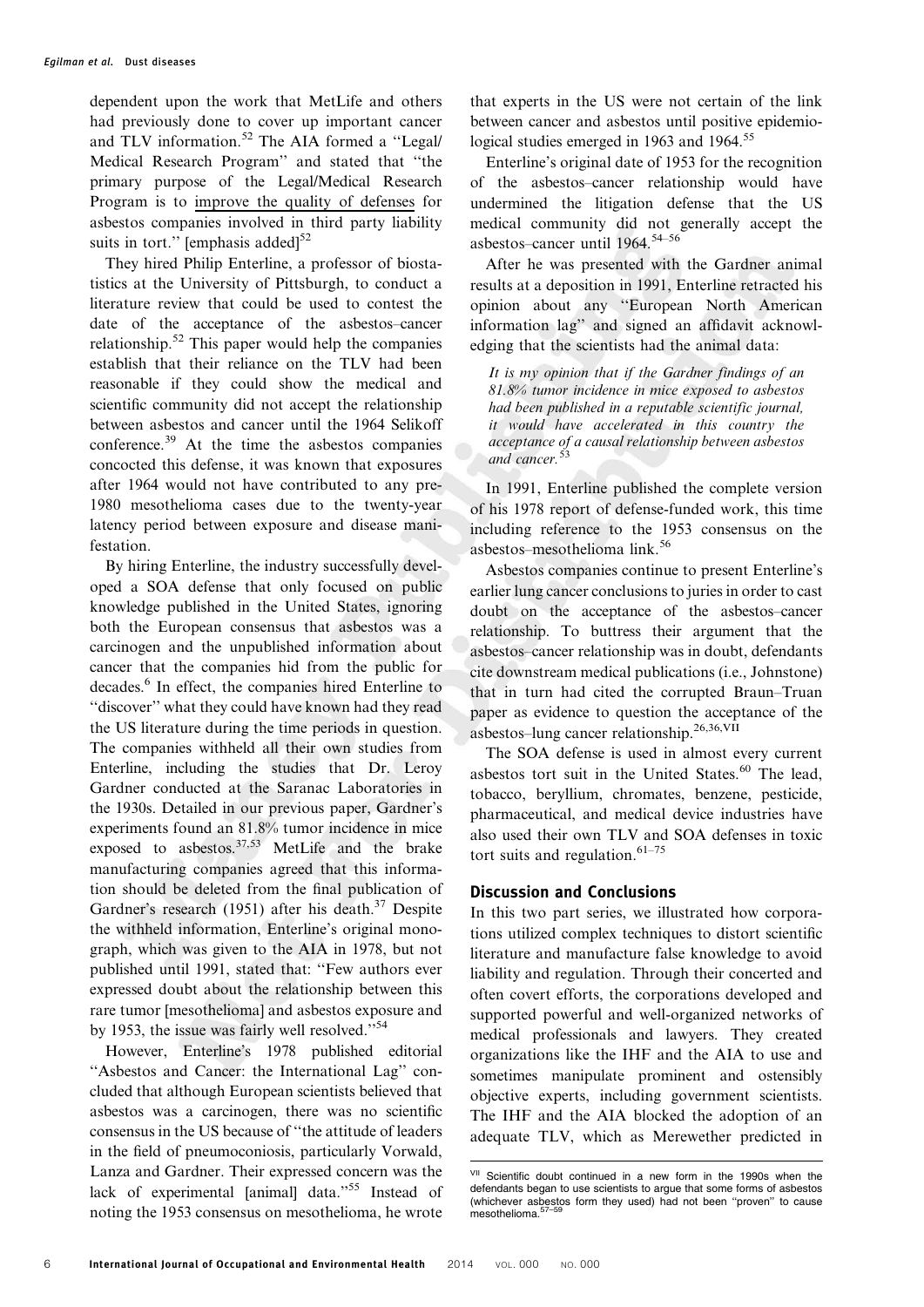1933, would have required prohibition of the use of asbestos. A standard that finally met Stokinger's suggested criterion for asbestos carcinogenicity was not adopted until 1994, when OSHA lowered the asbestos PEL to 0.1 f/cc.<sup>29,76</sup> In the 1994 regulations, which remain in place today, OSHA estimated that lifetime exposures at 0.1 f/cc would reduce excess cancer risk to 3.4 per 1000 workers.<sup>77</sup>

In addition to manipulating the TLV, industry leaders and their lawyers concocted the TLV SOA defense to be used in tort litigation, putting a strategy first conceived in 1935 to use, beginning in the 1970s and continuing through today. The TLV SOA argument that relies on corrupted papers remains the bulwark of the defense long after the corruption has been exposed.<sup>19,78</sup> The litigation continues because the legacy of the corruption is manifested in new cases of fatal cancer that occur more than 40 years after exposure.

This is a classic example of companies foisting externalities of production onto the workers, consumers, bystanders, and family members of those who were sickened by exposure.

Historians working in occupational and environmental health have rightly attended to the way in which the broader historical contexts shaped the understanding and contestation of industrial diseases. However, sensitivity to historical context should not obscure the fact that corporate scientists, such as those discussed here, knowingly and purposefully manipulated science to suit the companies that employed them. Therefore, some conflict over science cannot be properly understood as sincere debates over health effects where all parties shared the goal of protecting workers. It is precisely this view that defense attorneys and corporate scientists would like juries to adopt.

The companies discussed here consciously manipulated science, even by contemporaneous standards, and influenced the fundamental principles used to determine cause–effect relationship. Our critical examinations in this paper and the one prior offer evidence to the argument that corporate power and influence is what ultimately delayed scientific output and influenced policies on worker rights and industrial regulation in the asbestos and silica industries.

Our paper is largely based on documents and depositions that companies produced in tort litigation in the US. The use of corporate documents produced in litigation provides a useful perspective on industry practices and reflects general industry practices. Corporate executives and their medical consultants generated these documents, which reflect contemporaneous opinions that the authors never expected would become public. Lawyers for MetLife and the other companies have mentioned and crossedexamined one of the authors (David Egilman) at numerous trials and depositions, and it is unlikely that they have withheld exculpatory materials. However, our search may have missed relevant documents. Those who wrote or produced documents that we referenced often did not have an opportunity to comment on the documents or explain their context. Some were deposed and we have had the opportunity to read many of these depositions.

During the last several decades, researchers in a wide spectrum of fields have documented the direct and purposeful efforts of corporations to disguise public health concerns and affect government policies, particularly in the tobacco, alcohol, silica, and asbestos industries, and more recently, the pharmaceutical, chemical, and ultra-processed food and drink industries.79,73 Corporate-funded ''objective science'' leading to the corruption of scientific literature remains a major problem.65,68,69,71,73,75,80–86 Like MetLife and the efforts of the IHF and AIA, companies in other industries have spawned ''scientific controversies'' that are rarely legitimate debates; rather, they are the result of fabricated scientific evidence and manufactured arguments about the relative importance and legitimacy of various types of evidence (like epidemiology, mechanistic understanding, pathology, etc).  $61-75$  Unfortunately, such fabricated debates are the bulwark of defenses that permit corporations to shift the cost of injuries they create onto individuals.

The manipulation of the science surrounding asbestos still continues. Public health researchers, journalists, and activists have documented efforts on the part of asbestos producing and using companies to retain scientists with the purpose of producing papers and lectures that meet industry litigation goals sources. $117,119$  We and others have reported instances in which industry-hired authors did not disclose the fact that they were funded by the industry.<sup>117,119–121</sup> Frequently, these consultants make the old argument that asbestos is safe if exposures are kept under the TLV.122 During the last decade, the companies and their law firms have created a cottage industry of scientific studies that purport to replicate and estimate exposures that occurred between 1930 and 1985.59,67,87–116 These studies are often performed under idealized conditions, employing methods that are misrepresentative of those seen in the field. $67$  Recently (2013) defense lawyers have been involved in the production of studies, the sole purpose of which is to impact litigation. For example, it has been alleged that Georgia Pacific entered into a special employment relationship with Stewart Holm, its Director of Toxicology and Chemical Management.<sup>117</sup> Separate from his regular duties, Mr. Holm confidentially performed research projects under the auspices of its in-house counsel, who also was involved in the pre-publication review process.<sup>117</sup> When studies are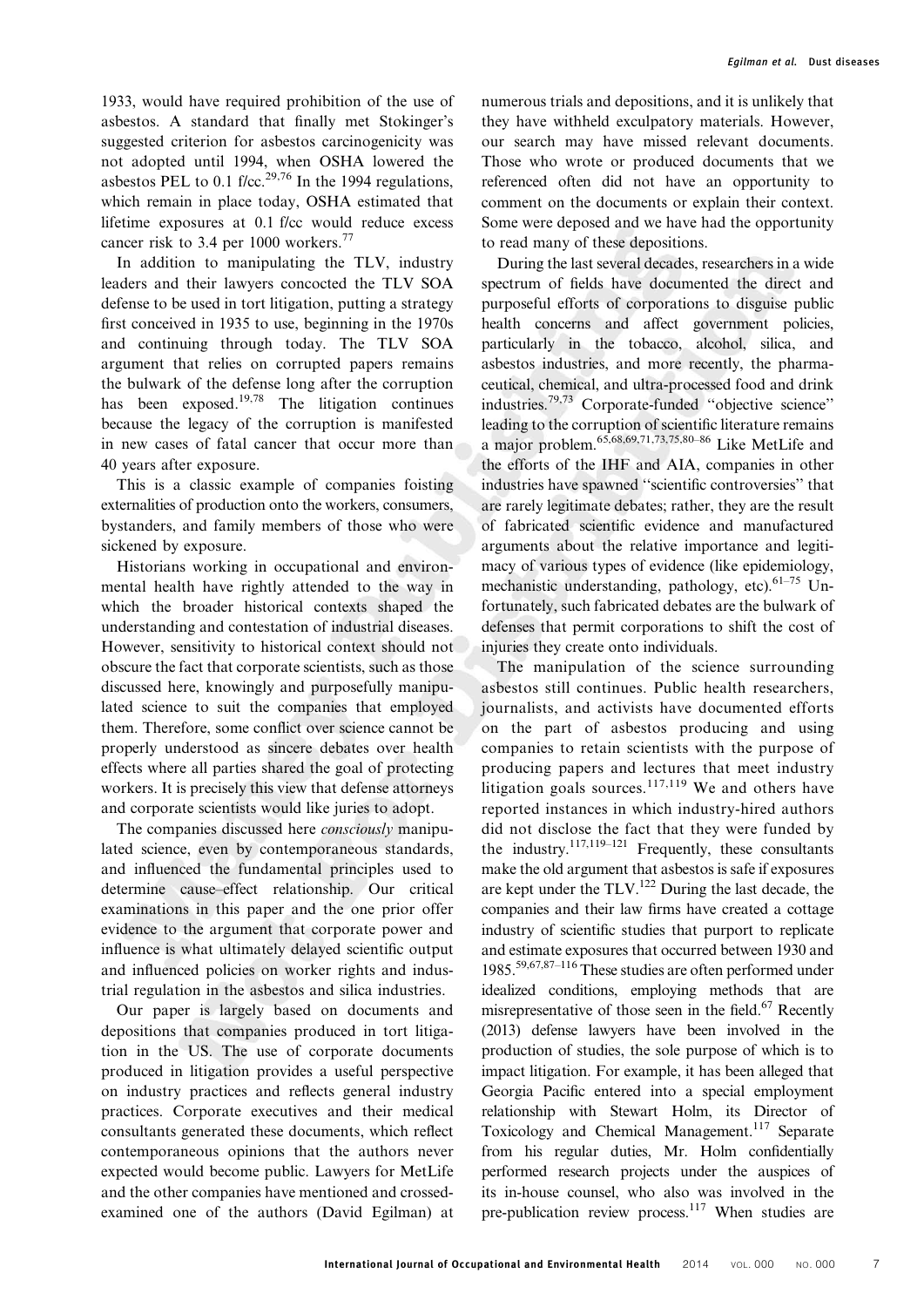conducted for corporate counsel, the results do not have to be produced during legal discovery and this allows the companies to selectively publish favorable results.117 In some cases companies have funded ''doserecreation'' studies in which the researchers recreate products that have not been sold for over 40 years in an effort to estimate past exposures. $67$  These published studies always conclude that exposures were below the ACGIH TLV. However, had the companies actually relied on the TLV, they would have measured exposures contemporaneously and could produce these actual contemporaneous test results in court.VIII Companies use this research to argue that countries should not ban asbestos as it has been in Europe and many other locations.<sup>123</sup>

While many countries have now banned asbestos, seven (Russia, Ukraine, Kazakhstan, Kyrgyzstan, India, Zimbabwe, and Vietnam) opposed the listing of chrysotile asbestos at the 2013 Rotterdam Convention conference. The Rotterdam Convention merely requires asbestos suppliers to warn countries of the risks of their products and obtain consent before exporting those products. The asbestos companies hired toxicologist David Bernstein to produce a paper designed to influence the Rotterdam process.<sup>119</sup> Bernstein did not disclose this in his paper. $124$ 

This continuing corruption of science translates into hundreds of thousands of additional asbestos injuries and deaths worldwide and the accompanying individual and human toll that results.

A 2011 NIOSH report estimated that from 1999 to 2007, there were 23 878 deaths from malignant mesothelioma and 12 794 deaths from asbestosis in the United States alone.<sup>125</sup> The mortality from asbestos-related lung cancer is estimated to be even greater; the ratio of deaths from lung cancer to mesothelioma is at least 1 : 1 and has been suggested to be as high as  $7:1.^{126}$  The epidemic of asbestoscaused disease in workers persists outside of the United States as well; the annual number of cancer deaths attributable to asbestos in workers worldwide is estimated to be 100 000-140 000.<sup>127</sup>

If we are to improve public, consumer, and worker health it is vital to consider how corporate power is direct, concerted, and often hidden within the structure of scientific society, including the design and output of research, the perceived ''experts,'' historic accounts, law, policy, and SOA defense.

Through the release of previously confidential documents and depositions, tort suits have opened windows to corporate manipulation of literature on

many other products and some drugs. However, the pharmaceutical and medical device industries have successfully kept many of their secrets.<sup>IX</sup> They have done so by taking the position that all of their documents, study drafts, emails, and depositions are ''trade secrets,'' including documents that have served as the basis of criminal convictions for violations of FDA regulations. This effectively seals these documents from public view and scrutiny. The courts and plaintiff lawyers willingly agreed to these secrecy agreements, without seeking their clients approval, we agree with Supreme Court Justice Louis Brandeis: ''Sunlight is the best disinfectant.'' But like any preventive intervention it must be applied as early as possible.

#### Disclaimer Statements

#### Funding none

Conflicts of interest David Egilman has consulted in asbestos litigation at the request of injured workers and asbestos product mining and manufacturing companies. Tess Bird and Caroline Lee were employed by Dr. Egilman. This study was not funded.

Ethics approval None required.

#### References

- 1 Merewether ERA. A memorandum on asbestosis. Tubercle. 1933;15:109–18.
- 2 Hobart, G, Letter to V. Brown. Hobart and Minard, Newark New Jersey, Dec. 15. 1934.
- 3 Smith W. Proof of death statement of the employer and attending physician, metropolitan life insurance company. Charleston, SC: Standard Certificate of Death, State of South Carolina, Bureau of Vital Statistics, State Board of Health; 1934.
- 4 Gardner L. Outline of proposed monograph on asbestos, Saranac Laboratory Study under Grant from Asbestos Association. 1943.
- 5 Cook WA. Introduction to 'symposium on threshold limits.' Am Ind Hyg Assoc. 1956;7(3):273–274.
- 6 Garrard HG. State of the art as a defense is it real? Chicago: Defense Research Institute; 1987.
- 7 Walmer CR. Foundation facts. Trans Bulletin, 22nd Annual Meeting of the Industrial Hygiene Foundation, Pittsburgh, Pa: October 30–31, 1957.
- 8 Industrial Hygiene Foundation of America. Members of the Industrial Hygiene Foundation; 1959. Annual Report.
- 9 Industrial Hygiene Foundation of America; 1968. Annual Report.
- 10 Unknown. Environmental cancer. JAMA. 1944;126:836.
- 11 Noro L. Occupational diseases. Helsinki: Otava; 1945.
- 12 Macklin MT, Macklin CC. Does chronic irritation cause primary carcinoma of the human lung? Arch Path. 1940;30:924–55.
- 13 Wolff A. Asbestosis pulmonum. Nordisk Hyg Tidskr. 1940;21:1–40.
- 14 Lecoeur J. L'Etude des cancers professionelles. Presse Med. 1942;50:415–8.
- 15 Levin ML. Epidemiology of cancer. Am J Public Health. 1944;34:611–20.
- 16 Tabershaw IR, Bowditch M. Industrial hygiene in 1944. New Engl J Med. 1944;231:706–10.
- 17 Heuper WC. Industrial management and occupational cancer. Occup. Med. 1946;2:190–200.
- 18 Luton P, Champeix J. Study of asbestosis. Arch Mal. Profess. 1946;7:365–78.
- 19 Egilman D, Reinert A. The origin and development of the asbestos threshold limit value: scientific indifference and corporate influence. Int J Health Serv. 1995;25(4):667–96.

VIII In the case of joint compounds, Kaiser Gypsum actually studied contemporaneous exposures (in 1974) and found that they exceeded the<br>OSHA PEL.<sup>118</sup>

IX As an example, see New York Times reports on Zyprexa: http:// www.nytimes.com/2006/12/17/business/17drug.html?pagewanted=all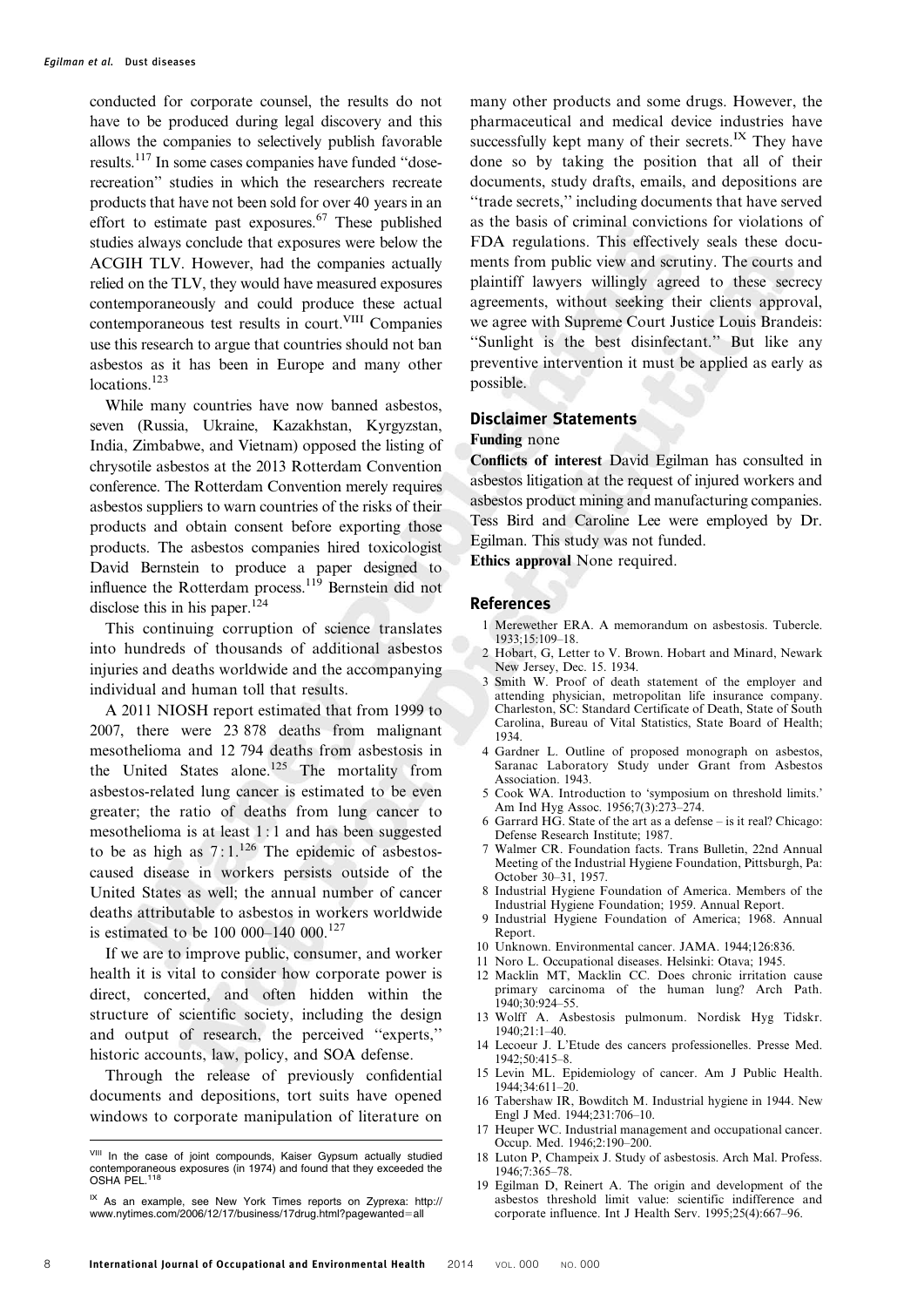- 20 Clark WI, Drinker P. Industrial medicine. New York: National Medical Book Company, Inc.; 1935.
- 21 Sayers, Ian; ''Asbestos as a Health Hazard in the United Kingdom.'' Union Carbide UK Internal Report, 1967.
- 22 Dodson RF, Hammar SP, editors. Asbestos: risk assessment, epidemiology and health effects, 2nd edn. Boca Raton, FL: CRC Press, Taylor & Francis Group; 2011.
- 23 Responses of Defendant Manville Corporation Asbestos Disease Compensation Fund to Plaintiffs' Interrogatories. Virginia: In the Circuit Court for the City of Newport News. D. Garland Moore and William L. Kelley, Plaintiffs, v. H. K. Porter Company, Inc., et al. Defendants. 1994.
- 24 Balzer L, B. Tebbens, and C. C. Report to Health and Safety Committee National Insulation Manufacturers Association. 1971.
- 25 Braun DC. Letter to Hugh Jackson, Industrial Health Program, Johns-Manville; 1957.
- 26 Johnstone RT, Miller SE. Occupational diseases and industrial medicine. Philadelphia: W.B. Saunders Company; 1960.
- 27 Egilman D, Reinert A. Letter to the editor. Arch Environ Health. 2000;55(1):75–6.
- 28 Stokinger HE. Letter to D. C. Braun. Cincinnati: Archives of Industrial Hygiene and Occupational Medicine; 1958.
- 29 Castleman BI. Asbestos: medical and legal aspects, 5th edn. Austin, Boston, Chicago, New York: Aspen Publishers; 2005.
- 30 Braun DC. An Epidemiological Study of Lung Cancer in Asbestos Miners for Quebec Asbestos Mining Association, Quebec, Canada, July, 1956 to July, 1957, Industrial Hygiene Foundation of America, 1957.
- 31 Braun DC, Truan TD. An epidemiological study of lung cancer in asbestos miners. AMA Arc Ind Health. 1958;17(6):634–53.
- 32 Brown V. Letter to Kelly, Executive Vice-President of American Brake Block Division of American Brake Shoe Company, New York, NY; 1943.
- 33 Smith K. Letter to I. Sabourin. Johns-Manville: New York; 1957.
- 34 Johnstone RT. Silicosis and cancer. J Am Med Assoc. 1961;176:1.
- 35 Trimble G. Letter to the Editor. J Am Med Assoc. 1961;178(3):352–353.
- 36 Johnstone R. Letter to the editor from jama consultant. JAMA. 1961;178(1):353.
- 37 D. Egilman TB, C. Lee. MetLife and its corporate allies: dust diseases and the manipulation of science, IJOEH. 2013;19(4):287– 303.
- 38 Stokinger HE. Standards for safeguarding the health of the industrial worker. Public Health Rep. 1955;70:1–11.
- 39 Greenberg M. Biological effects of asbestos: New York Academy of Sciences 1964. Am J Ind Med. 2003;43(5):543–52.
- 40 Occupational Safety & Health Administration (OSHA). Occupational exposure to asbestos. Regulatory History. United States Department of Labor. [Cited 2013 October 30]; Available from: https://www.osha.gov/pls/oshaweb/ owadisp.show\_document?p\_table=PREAMBLES&p\_id=775
- 41 Degussa. Letter to German customers. Translated by J. Goddard, 1972 June 14; 1971.
- 42 Public Hearing In the Matter of: Standard for Exposure to Asbestos Dust, Proposed Rule Making, before A. M. Goldberg, Hearing Examiner. Department of Labor 1972 March 16).
- 43 Swetonic M. 1972 June 12, Memo. Asbestos Information Association.
- 44 Swetonic M. Speech to Asbestos Textile Institute. 1973 June 7.
- 45 Rhodes H. B. Memo to W. C. Thurber. 1975 May 30.
- 46 Hitchins, RA. Report and recommendation of the temporary organization committee which was elected at the Symposium on Dust Problems; 1935 January 15; Pittsburgh, PA.
- 47 Dickson GL. Internal memo to J. T. Kelly. Union Carbide Corporation. 1983 October 20.
- 48 Union Carbide Corporation's Responses to Plaintiffs' First Set of Interrogatories and Requests for Production. Charles R. Latham et al. Plaintiffs, v. Garlock, Inc., et al. Defendants. In the District Court of Brazoria County, Texas, 23rd Judicial District; 2001.
- 49 Occupational Safety & Health Administration (OSHA). Occupational exposure to asbestos, tremolite, anthophyllite, and actinolite; Final Rules. Federal Register, June 20 1986;51(119). United States Department of Labor.
- 50 Johns Manville. Company History; 2013 [Cited 2013 December 30]. Available from: http://www.jm.com/corporate/ 56.htm
- 51 Brown V. Letter to M. F. Judd. Re: Mellon Institute of Industrial Research Symposium on Dust Problems. 1935 January 22.
- 52 Asbestos Information Association (AIA) Board of Directors Meeting minutes, Mayflower Hotel, Washington DC; 1976.
- 53 Affidavit of Philip E. Enterline, 1991 March 31. State of Florida; 1991.
- 54 Enterline P. Asbestos and cancer: the first thirty years (Unpublished Draft); 1978.
- 55 Enterline PE. Asbestos and cancer: the international lag. Am Rev Respir Dis. 1978;118(6):975–8.
- 56 Enterline P. Changing attitudes and opinions regarding asbestos and cancer 1934–1965. Am J Ind Med. 1991;20:685–700.
- 57 McDonald JC, McDonald AD. Chrysotile, tremolite, and mesothelioma. Science. 1995;267(5199):776–7.
- 58 Proctor DM, Panko JP, Liebig EW, Paustenbach DJ. Estimating historical occupational exposure to airborne hexavalent chromium in a chromate production plant: 1940– 1972. J Occup Environ Hyg. 2004;1(11):752–67.
- 59 Paustenbach DJ, Finley BL, Lu ET, Brorby GP, Sheehan PJ. Environmental and occupational health hazards associated with the presence of asbestos in brake linings and pads (1900 to present): a 'state-of-the-art' review. J Toxicol Environ Health B Crit Rev. 2004;7(1):25–80.
- 60 Hoffman S, Radcliff T. Personal Communication with D. Egilman, 2011 June 30.
- 61 Rosner D, Markowitz G. A 'gift of God'? The public health controversy over leaded gasoline during the 1920s. Am J Public Health. 1985;75(4):344–52.
- 62 Rosner D, Markowitz G. Deadly dust: silicosis and the politics of occupational disease in twentieth-century America. Princeton, NJ: Princeton University Press; 1991.
- 63 Markowitz GE, Rosner D. Deceit and denial: the deadly politics of industrial pollution. Berkeley, CA: University of California Press; 2002.
- 64 Markowitz G, Rosner D. The limits of thresholds: silica and the politics of science, 1935 to 1990. Am J Public Health. 1995;85(2):253–62.
- 65 Pneumoconiosis Case Summaries from the Vorwald Archives, Armed Forces Institute of Pathology, Bethesda, MD. 1952.
- Egilman DS, Bohme SR. A brief history of warnings. In: Wogalter MS, editor. Handbook of warnings. Mahwah, NJ: Lawrence Erlbaum Associates; 2006. p. 11–8.
- 67 Egilman DS, Ardolino EL, Howe S, Bird T. Deconstructing a state-of-the-art review of the asbestos break industry. New Solutions. 2011;21(4):545–71.
- 68 Egilman D, Bagley S, Connolly S. Anything but beryllium: the beryllium industry's corruption of safety information. Am J Ind Med. 2002;42(3):270–1.
- 69 Egilman DaS. Egilman, D, Scout. Corporate corruption of science – the case of chromium(VI). Int J Occup Environ Health. 2006;12(2):169–76.
- 70 Egilman D. Manipulated data in Shell's Benzene Historical Exposure Study. Int J Occup Environ Health. 2007;13(2):222– 32.
- 71 Egilman D. The Beryllium 'double standard' standard. Int J Health Serv. 2003;33(4):769–812.
- 72 Bohme SR, Zorabedian J, Egilman DS. Maximizing profit and endangering health: corporate strategies to avoid litigation and regulation. Int J Occup Environ Health. 2005;11(4):338– 48.
- 73 Krumholz HM, Ross JS, Presler AH, Egilman DS. What have we learnt from Vioxx. Br Med J. 2007;334(7585):120–3.
- 74 Ong E, Glantz S. Constructing 'sound science' and 'good epidemiology': tobacco, lawyers, and public relations firms. Am J Public Health. 2001;91:1749–57.
- 75 Michaels D. Doubt is their product: how industry's assault on science threatens your health. Oxford University Press: New York; 2008.
- 76 Occupational Safety and Health Administration (OSHA). Asbestos (all forms). United States Department of Labor. [Cited 2013 June 6]; Available from: http://www.osha.gov/dts/ chemicalsampling/data/CH\_219600.html
- 77 Occupational Safety & Health Administration (OSHA). Occupational exposure to asbestos. Federal Register 1994 October 8;59. United States Department of Labor.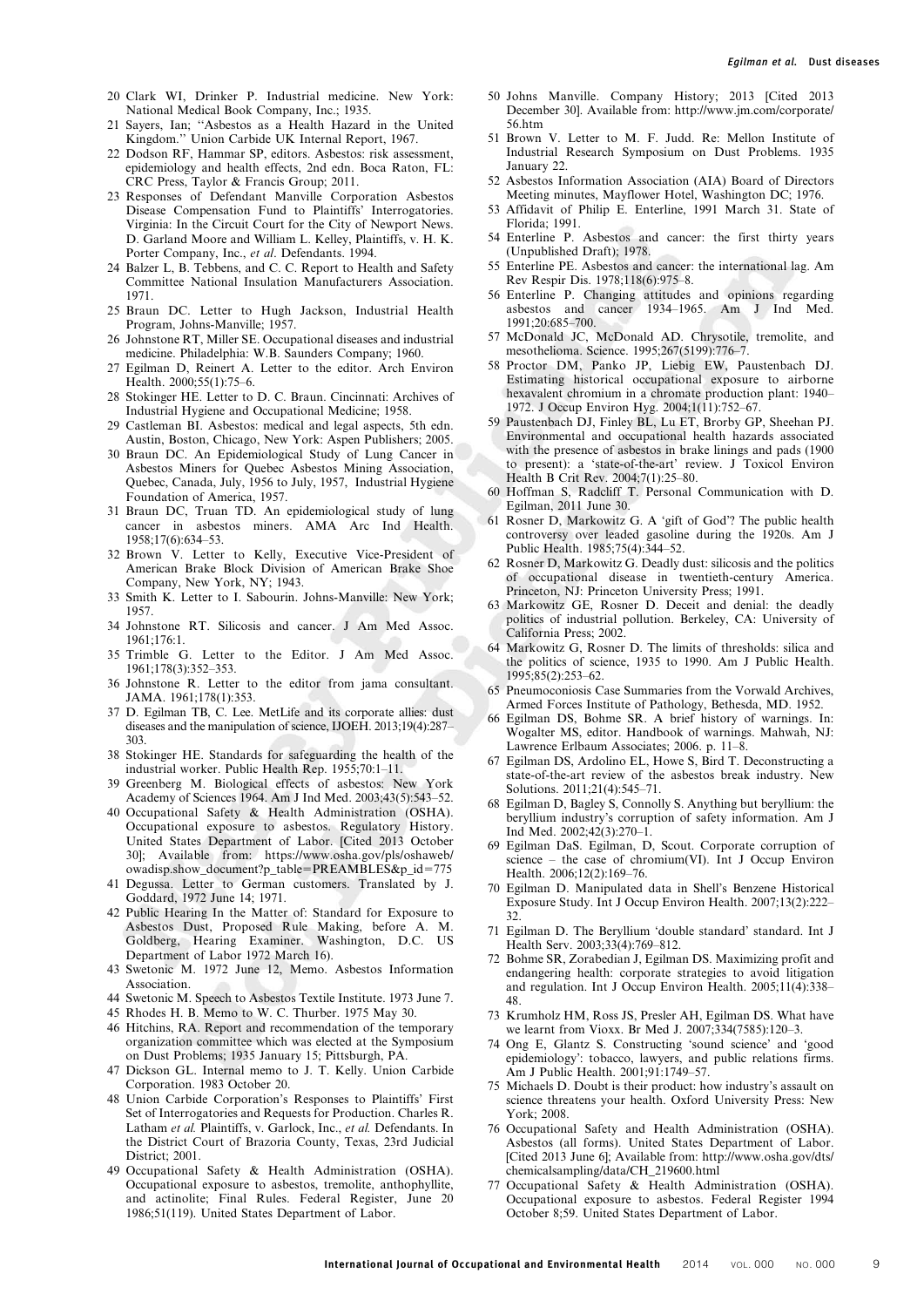- 78 Castleman BI, Ziem G. Corporate influence on threshold limit values. Am J Ind Med. 1998;13:531–59.
- 79 Moodie R, Stuckler D, Montiero C, Sheron N, Neal B, Thamarangsi T, et al. Profits and pandemics: prevention of harmful effects of tobacco, alcohol, and ultra-processed food and drink industries. Lancet. 2013;381:670–79.
- 80 Egilman D, Howe S. Against anti-health epidemiology: corporate obstruction of public health via manipulation of epidemiology. Int J Occup Environ Health. 2007;13(1):118–24.
- 81 Egilman D, Kim J, Biklen M. Proving causation: the use and abuse of medical and scientific evidence inside the courtroom – an epidemiologist's critique of the judicial interpretation of the Daubert ruling. Food Drug Law. 2003;58(2):223–50.
- 82 Egilman D, Mailloux C, Valentin C. Popcorn-worker lung caused by corporate and regulatory negligence: an avoidable tragedy. Int J Occup Environ Health. 2007;13(1):85–98.
- 83 Egilman DS, Bohme SR. Chevron-Texaco's science. Int J Occup Environ Health. 2005;11(4):456–7.
- 84 Egilman DS, Ehrle LH. Handling conflicts of interest between industry and academia. JAMA. 2003;289(24):3240; author reply 3240–1.
- 85 Egilman DS, Presler AH. Report of specific cardiovascular outcomes of the ADVANTAGE trial. Ann Intern Med. 2006;144(10):781.
- 86 Egilman DS, Walta M. Breast implant verdicts resulted from corporate misconduct and legitimate science. Am J Public Health. 1999;89(11):1763–4.
- 87 Paustenbach DJ, Richter RO, Finley BL, Sheehan PJ. An evaluation of the historical exposures of mechanics to asbestos in brake dust. Ann Occup Hyg. 2003;18(10):786–804.
- 88 Paustenbach DJ, Sage A, Bono M, Mowat F. Occupational exposure to airborne asbestos from coatings, mastics, and adhesives. J Expo Anal Environ Epidemiol. 2004;14(3):234– 44.
- 89 Mowat F, Bono M, Lee RJ, Tamburello S, Paustenbach D. Occupational exposure to airborne asbestos from phenolic molding material (Bakelite) during sanding, drilling, and related activities. Ann Occup Hyg. 2005;2(10):497–507.
- 90 Mangold C, Clark K, Madl A, Paustenbach D. An exposure study of bystanders and workers during the installation and removal of asbestos gaskets and packing. Ann Occup Hyg. 2006;3(2):87–98.
- 91 Paustenbach DJ, Finley BL, Sheehan PJ, Brorby GP. Re: evaluation of the size and type of free particulates collected from unused asbestos-containing brake components as related to potential for respirability. Am J Ind Med. 2006;49(1):60–1; author reply 2–4.
- 92 Paustenbach DJ, Madl AK, Donovan E, Clark K, Fehling K, Lee TC. Chrysotile asbestos exposure associated with removal of automobile exhaust systems (ca. 1945–1975) by mechanics: results of a simulation study. J Exposure Sci Environ Epidemiol. 2006;16(2):156–71.
- 93 Williams PR, Phelka AD, Paustenbach DJ. A review of historical exposures to asbestos among skilled craftsmen (1940–2006). J Toxicol Environ Health B Crit Rev. 2007;10(5):319–77.
- 94 Madl AK, Clark K, Paustenbach DJ. Exposure to airborne asbestos during removal and installation of gaskets and packings: a review of published and unpublished studies. J Toxicol Environ Health B Crit Rev. 2007;10(4):259–86.
- 95 Williams P, Paustenbach D, Balzer JL, Mangold C. Retrospective exposure assessment of airborne asbestos related to skilled craftsmen at a petroleum refinery in Beaumont, Texas (1940–2006). J Toxicol Environ Health A. 2007;70(13):1076–107.
- 96 Finley BL, Richter RO, Mowat FS, Mlynarek S, Paustenbach DJ, Warmerdam JM, et al. Cumulative asbestos exposure for US automobile mechanics involved in brake repair (circa 1950s–2000). J Exposure Sci Environ Epidemiol. 2007;17(7): 644–55.
- 97 Madl AK, Scott LL, Murbach DM, Fehling KA, Finley BL, Paustenbach DJ. Exposure to chrysotile asbestos associated with unpacking and repacking boxes of automobile brake pads and shoes. Ann Occup Hyg. 2008;52(6):463–79.
- 98 Murbach DM, Madl AK, Unice KM, Knutsen JS, Chapman PS, Brown JL, et al. Airborne concentrations of asbestos onboard maritime shipping vessels (1978–1992). Ann Occup Hyg. 2008;52(4):267–79.
- 99 Pierce JS, McKinley MA, Paustenbach DJ, Finley BL. An evaluation of reported no-effect chrysotile asbestos exposures

for lung cancer and mesothelioma. Crit. Rev. Toxicol. 2008;38(3):191–214.

- 100 Madl AK, Gaffney SH, Balzer JL, Paustenbach DJ. Airborne asbestos concentrations associated with heavy equipment brake removal. Ann Occup Hyg. 2009;53(8):839–57.
- 101 Hollins DM, Paustenbach DJ, Clark K, Mangold CA. A visual historical review of exposure to asbestos at puget sound naval shipyard (1962–1972). J Toxicol Environ Health B Crit Rev. 2009;12(2):124–56.
- 102 Richter RO, Finley BL, Paustenbach DJ, Williams PR, Sheehan PJ. An evaluation of short-term exposures of brake mechanics to asbestos during automotive and truck brake cleaning and machining activities. J Exposure Anal Environ Epidemiol. 2009;19(5):458–74.
- 103 Franke K, Paustenbach D. Government and Navy knowledge regarding health hazards of asbestos: a state of the science evaluation (1900 to 1970). Inhal Toxicol. 2011;23:1–20.
- 104 Donovan EP, Donovan BL, Sahmel J, Scott PK, Paustenbach DJ. Evaluation of bystander exposures to asbestos in occupational settings: a review of the literature and application of a simple eddy diffusion model. Crit Rev Toxicol. 2011;41(1):52–74.
- 105 Finley BL, Pierce JS, Phelka AD, Adams RE, Paustenbach DJ, Thuett KA, et al. Evaluation of tremolite asbestos exposures associated with the use of commercial products. Crit Rev Toxicol. 2012;42(2):119–46.
- 106 Berman DW, Sheehan PJ, Bogen KT, Holm SE. More on the dynamics of dust generation: the effects of mixing and sanding chrysotile, calcium carbonate, and other components on the characteristics of joint-compound dusts. Ann Occup Hyg. 2012;56(7):852–67.
- 107 Bernstein DM, Decker U, Gaering S, Kunzendorf P, Chevalier J, Holm SE. A Biopersistence study following exposure to chrysotile asbestos alone or in combination with fine particles. Inhal Toxicol. 2008;20:1009–28.
- 108 Bernstein DM, Rogers RA, Sepulveda R, Donaldson K, Schuler D, Gaering S, et al. The pathological response and fate in the lung and pleura of chrysotile in combination with fine particles compared to amosite asbestos following short-term inhalation exposure: interim results. Inhal Toxicol. 2010; 22(11):937–62.
- 109 Bernstein DM, Rogers RA, Sepulveda R, Donaldson K, Schuler D, Gaering S, et al. Quantification of the pathological response and fate in the lung and pleura of chrysotile in combination with fine particles compared to amosite-asbestos following short-term inhalation exposure. Inhal Toxicol. 2011;23(7):372–91.
- 110 Brorby GP, Sheehan PJ, Berman DW, Greene JF, Holm SE. Re-creation of historical hrysotile-containing joint compounds. Inhalation Toxicol. 2008;20:1043–53.
- 111 Brorby GP, Sheehan PJ, Berman DW, Bogen KT, Holm SE. Potential artifacts associated with historical preparation of joint compound samples and reported airborne asbestos concentrations. J Occup Environ Hyg. 2011;8:271–8.
- 112 Brorby GP, Sheehan PJ, Berman DW, Bogen KT, Holm SE. Exposures from chrysotile-containing joint compound: evaluation of new model relating respirable dust to fiber concentrations. Risk Anal. 2012.
- 113 Sheehan PJ, Berman DW, Bogen KT, Holm SE. Chamber for testing asbestos-containing products: validation and testing of a re-created chrysotile-containing joint compound. Ann Occup Hyg. 2011;55(7):797–809.
- 114 Jones SB. Development and evaluation of a semi-empirical two zone dust exposure model for a dusty construction trade. J Occup Environ Hyg. 2011;8:337–48.
- 115 Jones SB. Comparing two-zone models of dust exposure. J Occup Environ Hyg. 2011;8:513–9.
- 116 Simmons JB. Factors influencing dust exposure: finishing activities in drywall construction. J Occup Environ Hyg. 2011;8:324–36.
- 117 Matter of New York City Asbestos Litigations 2013 NY Slip Op 04127, Decided on 2013 June 6, Weitz & Luxenberg P. C., Plaintiffs, Respondents v. Georgia-Pacific LLC, Defendant-Appellant, (2013).
- 118 Sheehan JS. J. S. Sheehan (Antioch R & D) to G. B. Kirk (Oakland). Kaiser Gypsum Company, Inc. Inter-Office Memorandum, 1974 March 1.
- 119 Videotape Deposition of Bobby Joe Pigg. 2013 June 18. Ronald C. Nelson and Joanna Nelson vs. Allied Packing & Supply Inc, et al. In the Superior Court of the State of California in and for the County of Alameda.